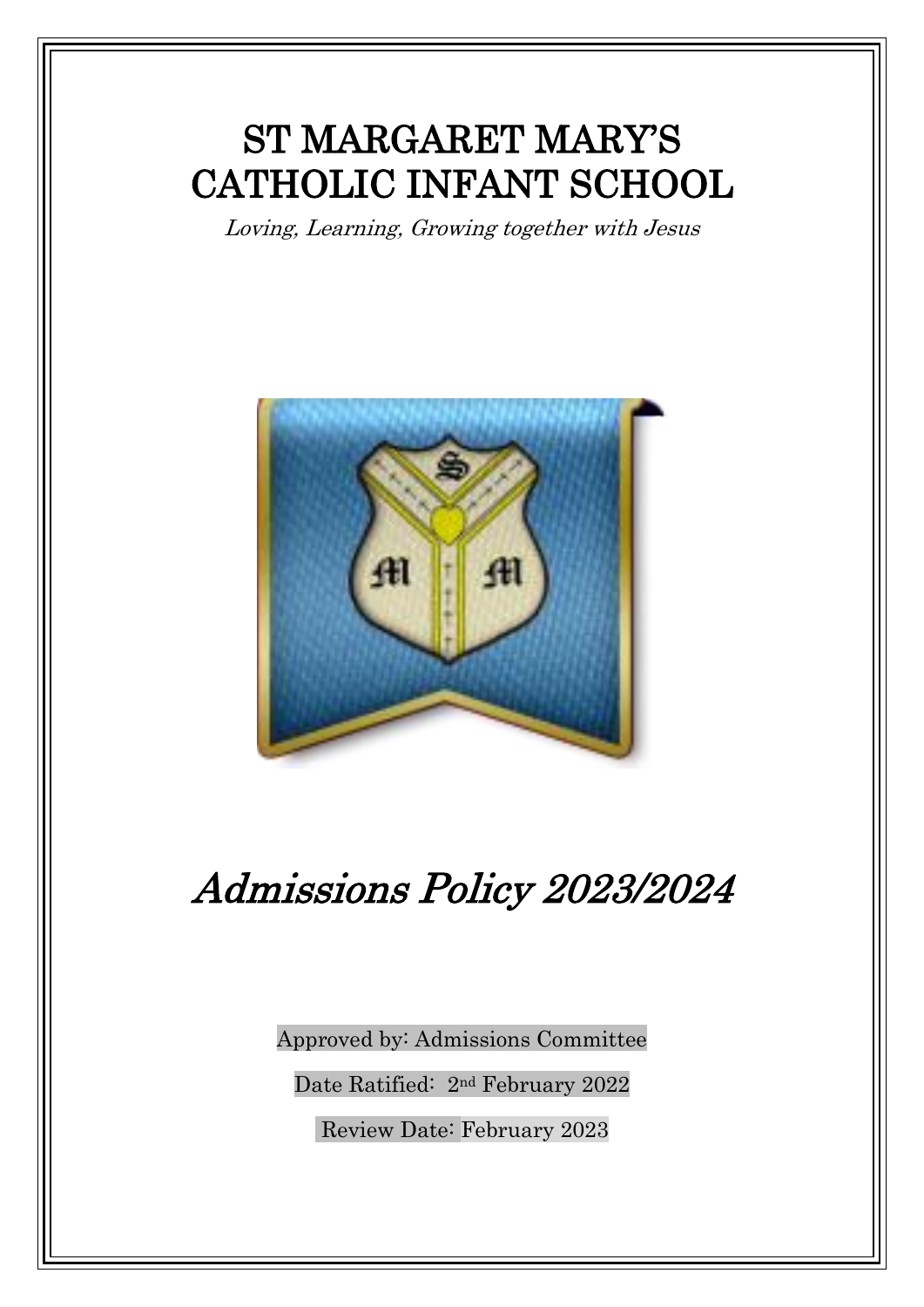#### **ST MARGARET MARY'S CATHOLIC INFANT SCHOOL ADMISSION POLICY AND ARRANGEMENTS 2023/2024**

St Margaret Mary's Infants is a Catholic School under the trusteeship of the Archdiocese of Liverpool. It is maintained by Knowsley Council. As a Voluntary Aided School, the Governing Body is the Admissions Authority and is responsible for taking decisions on applications for admissions. The co-ordination of admissions arrangements is undertaken by the Local Authority. For the school's year commencing September 2023, the Governing Body has set its admissions number at 120.

Our principal role as a Catholic school is to participate in the mission of the Catholic Church by providing a framework which will help children to grow in their understanding of the Good News and in the practice of their faith. The school will help the children develop fully as human beings and prepare them to undertake their responsibilities as Catholic in society. The school asks all parents applying for a place here to respect this ethos and its importance to the school community. This does not affect the rights of parents who are not of the faith of this school to apply for and be considered for a place here.

ADMISSIONS TO THE SCHOOL will be determined by the Governing Body. Parents must complete a Local Authority Preference Form or apply online via the website [www.knowsley.gov.uk/schooladmissions.](http://www.knowsley.gov.uk/schooladmissions) If you wish to have your application considered against that school's faith/denomination criteria then you should **ALSO** complete the Supplementary Form which is available from the school. All preferences listed will be considered on an equal basis and, where there are more applications than the number of places available, the following set of OVERSUBSCRIPTION CRITERIA will be applied:

- 1. Looked After Children and previously Looked After Children. This includes children who appear to have been in state care outside of England and ceased to be in state care as a result of being adopted.
- 2. Baptised Catholic children who have a sibling in Infant or Junior School at the time of admission.
- 3. Baptised Catholic children resident in the parish of St Margaret Mary.
- 4. Other baptised Catholic children.
- 5. Other children who have a sibling in the Infant or Junior School at the time of admission.
- 6. Children from other Christian denominations. Proof of Baptism in the form of a Baptismal Certificate or confirmation in writing that the applicant is a member of their Faith community from an appropriate Minister of Religion is required.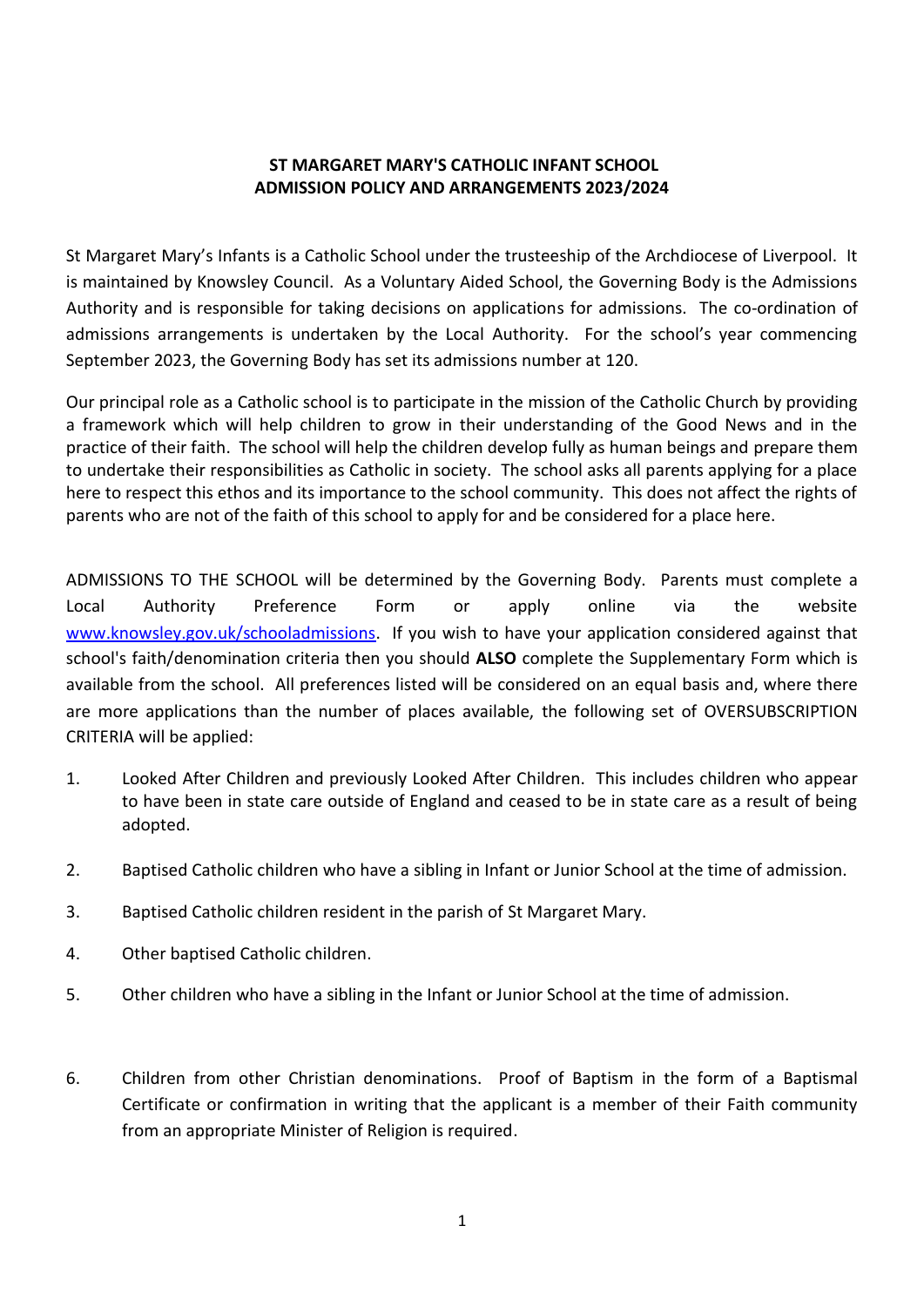- 7. Children of other faiths. An appropriate Faith Leader would need to confirm in writing that the applicant is a member of their faith group.
- 8. Other children.

If it is not possible to offer places for all applications within any criteria above then places will be allocated to the children who live nearest to the school. Distance will be measured by the local authority which will carry out straight line measurements ('as the crow flies') using a computerised Geographical Information System (GIS) based on the Local Land and Property Gazetteer (LLPG) data and national grid co-ordinates for the school and home address.

Children with a Statement of Special Educational Needs or Education Health Care Plan that names a school will be offered place without using the admission criteria and will count as part of the school's published admission number.

### **Notes:**

- a. All applications submitted before the national closing date will be considered equally and included in the Local Authority initial allocation of school places. Applications received after the national closing date will be processed in accordance with the Knowsley admissions scheme for schools detailed in the Knowsley admissions information booklets.
- b. A Looked After Child is a child who is (a) in the care of a Local Authority, or (b) being provided with accommodation by a Local Authority in the exercise of their Social Services functions (under section 22(1) of the Children Act 1989. A previously Looked After Child is one who immediately moved on from that status after becoming subject to an adoption, child arrangements order or special guardianship order.

A child is regarded as having been in state care in a place outside of England if they were accommodated by a public authority, a religious organisation or any other provider of care whose sole purpose is to benefit society. Applications must be supported with appropriate evidence that the child has been adopted from state care.

c. All applicants are required to complete a Supplementary Information Form (SIF) in order to provide faith information if they wish their child to be considered within a faith criterion of the oversubscription policy. The SIF should be completed in addition to the home LA application form (preference form) and returned directly to the school by the closing date of 15 January. Applicants who complete a school SIF but do not name the school on the LA common application form will be disregarded. Applicants who do not complete a SIF will still be considered for a place in the school but cannot be considered as a faith applicant.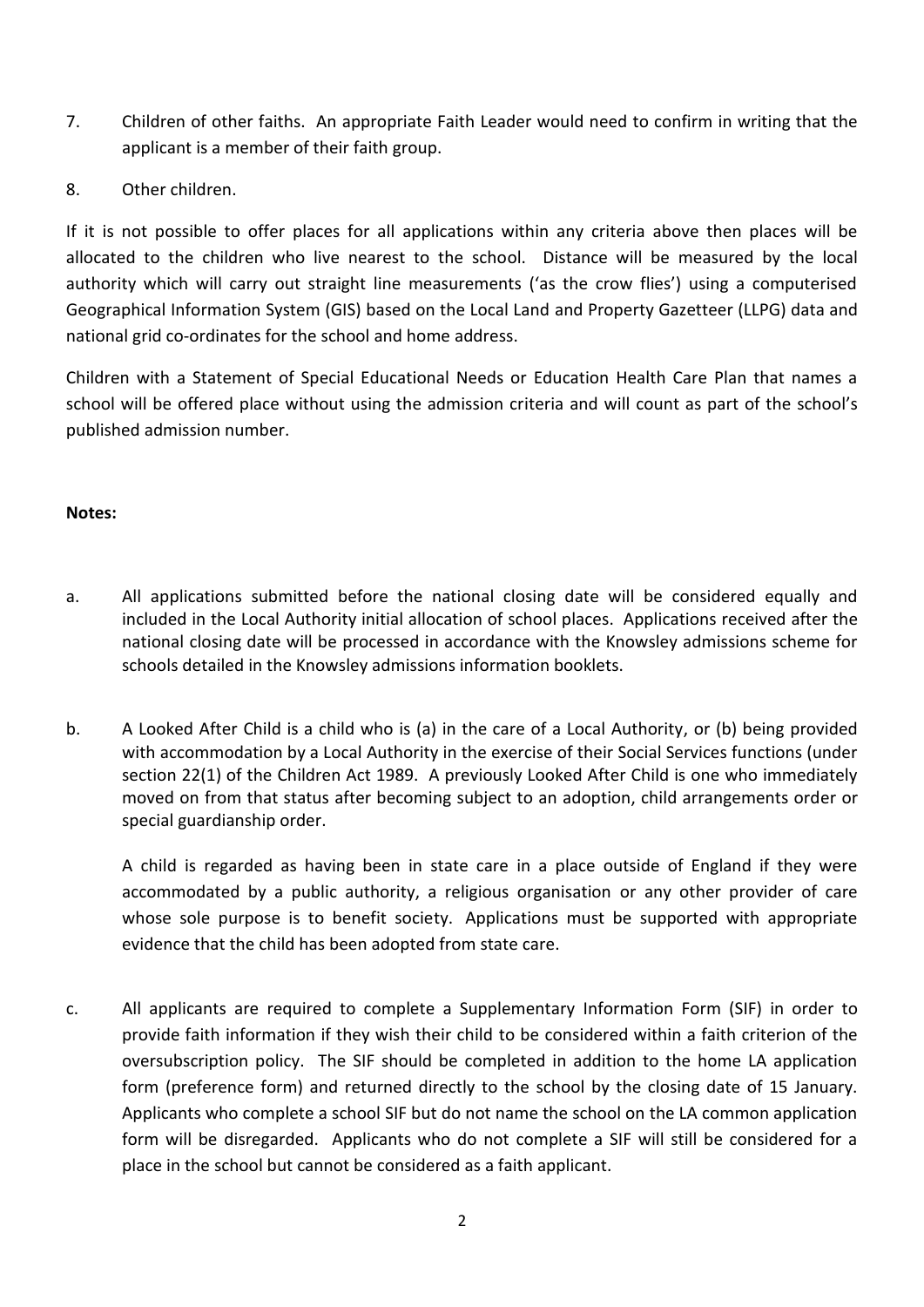#### **Definition of a Baptised Catholic**

For a child to be considered as a Catholic evidence of a Catholic Baptism is required.

A Baptised Catholic can also be defined as one who has been baptised by the Rites of Baptism of one of the various Churches in communion with the See of Rome (cf Catechism of the Catholic Church 1203). Written evidence of this baptism can be obtained by recourse to the Baptismal Registers of the church in which the baptism took place.

Or

A person who has been baptised in a separate ecclesial community and subsequently received into full communion with the Catholic Church by the Rite of Reception of Baptised Christians into the Full Communion of the Catholic Church. Written evidence of their reception into full communion with the Catholic Church can be obtained by recourse to the Register of Receptions, or in some cases a sub-section of the Baptismal Registers of the Church in which the Rite of Reception took place.

The Governing Body will require written evidence in the form of a Certificate of Reception before applications for school places can be considered for categories of 'Baptised Catholics'. A Certificate of Reception is to include full name, date of birth, date of reception and parent(s) name(s). The certificate must also show that it is copied from the records kept by the place of reception.

Those who have difficulty obtaining written evidence of baptism for a good reason, may still be considered as baptised Catholics but only after they have been referred to the parish priest who after consulting with the Episcopal Vicar, will decide how the question of baptism is to be resolved and how written evidence is to be produced in accordance with the law of the Church.

d. "Children of other Christian denominations" means: children who belong to other churches and ecclesial communities which, acknowledging God's revelation in Christ, confess the Lord Jesus Christ as God and Saviour according to the Scriptures, and, in obedience to God's will and in the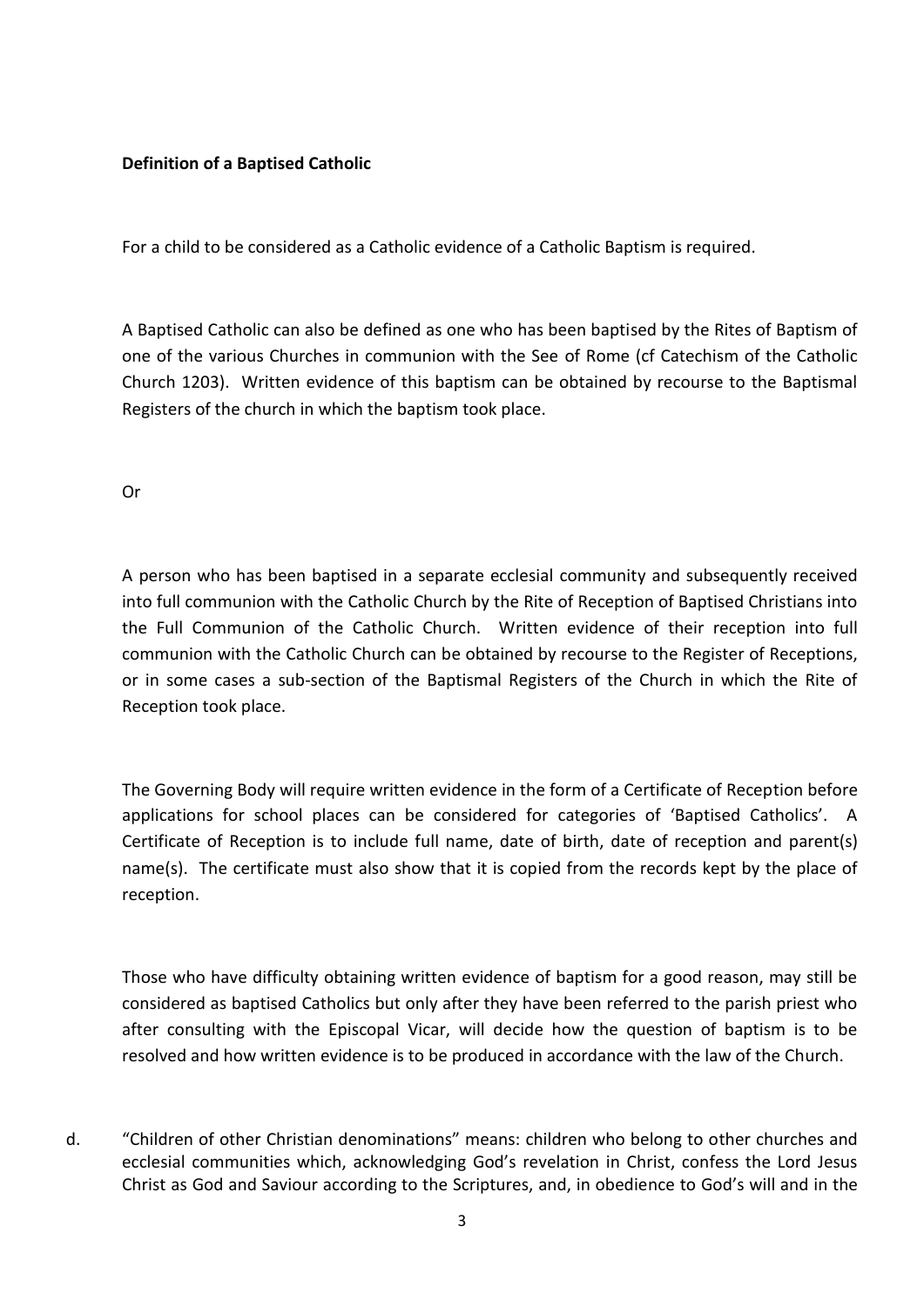power of the Holy Spirit commit themselves: to seek a deepening of their communion with Christ and with one another in the Church, which is his body; and to fulfil their mission to proclaim the Gospel by common witness and service in the world to the glory of the one God, Father, Son and Holy Spirit. An ecclesial community which on principle has no credal statements in its tradition, is included if it manifests faith in Christ as witnessed to in the Scriptures and is committed to working in the spirit of the above. All members of Churches Together in England and of CYTÛN are deemed to be included in the above definition, as are all other churches and ecclesial communities that are in membership of any local Churches Together Group (by whatever title) on the above basis. Other faiths are defined as organisations whose values are based on faith and/or beliefs, which have a mission based on social values of a particular faith.

Other faiths are defined as organisations whose values are based on faith and/or beliefs, which have a mission based on social values of a particular faith.

- e. Home address is considered to be the address where the child normally lives. Applicants should not state a childminder's or other relative's address. It may be necessary to carry out checks to confirm addresses given are genuine and parents may therefore be asked to provide documentary evidence of their child's home address.
- f. Sibling is defined in these arrangements as full, half or brother or step-brothers and sisters, adopted and foster brothers and sisters who are living at the same address and are part of the same family unit. This does not include cousins or other family relationships.
- g. A waiting list for children who have not been offered a place will be kept and will be ranked according to the Admission Criteria. The waiting list does not consider the date the application was received or the length of time a child's name has been on the waiting list. This means that a child's position on the list may change if another applicant is refused a place and their child has higher priority in the admissions criteria. The waiting list will be retained until at least the end of December of the relevant year of the admissions process.
- h. For 'In Year' applications received outside the normal admissions round, if places are available they will be offered to those who apply. Direct application to the school can now be made under this heading. If there are places available but more applicants than places then the published oversubscription criteria for the relevant year group will be applied. A waiting list for those who have not been offered a place will be kept until the end of the relevant academic term.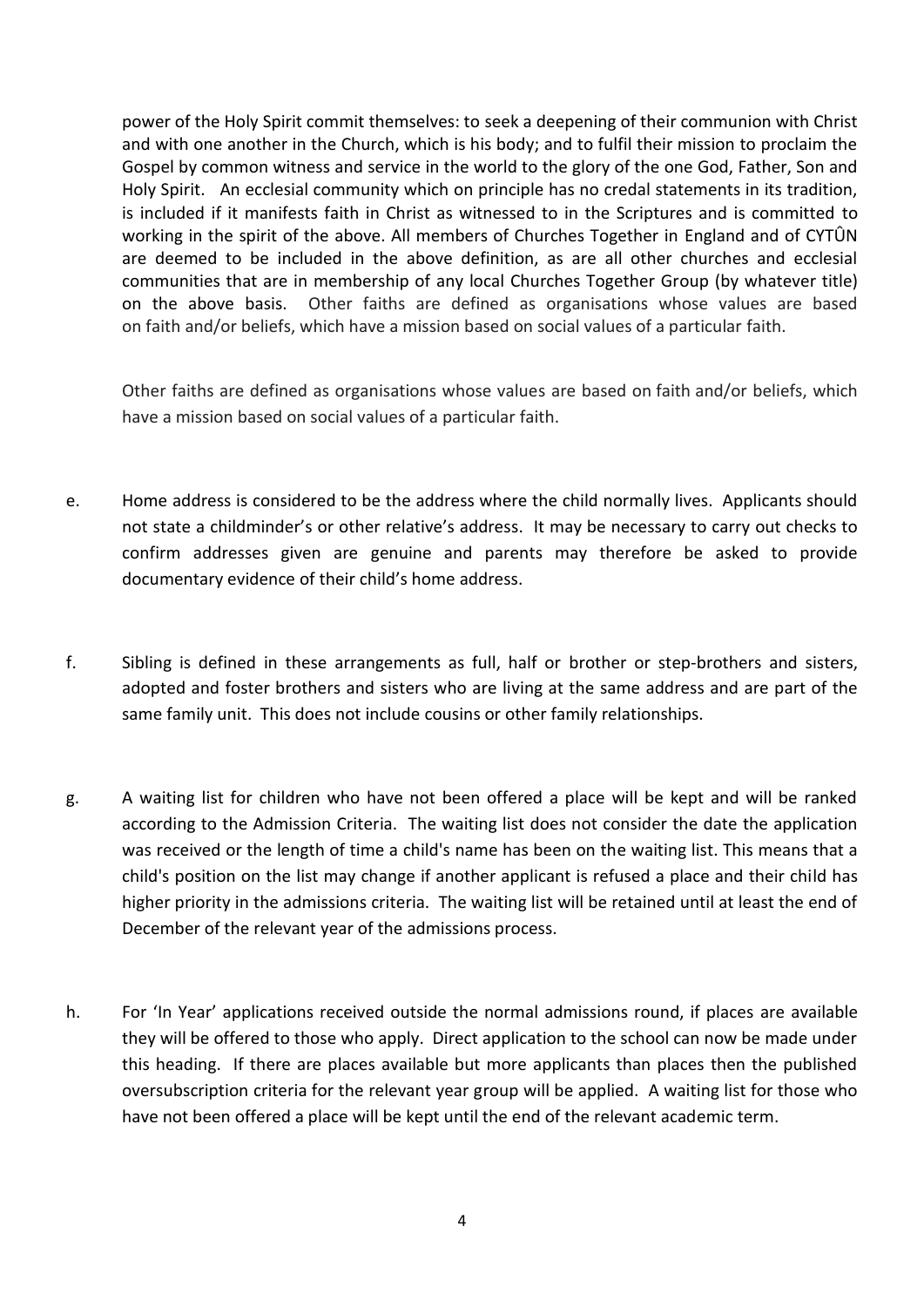- i. If an application for admission has been turned down by the Governing Body, parents can appeal to an Independent Appeals Panel. Parents must be allowed at least twenty school days from the date of notification that their application was unsuccessful to submit that appeal. Parents must give reasons for appealing in writing and the decision of the Appeals Panel is binding on the Governors.
- j. The Governing Body reserve the right to withdraw the offer of a school place where false evidence is received in relation to the application.
- k. It is the duty of governors to comply with regulations on class size limits at Foundation Stage and Key Stage One. The Governing Body may exceed the regulations for twins and children from multiple births where one of the children is the 30<sup>th</sup> child admitted. This also applies to in-year applicants who are looked after/previously looked after, children of UK service personnel or children who move into the area for whom there is no other school available within a reasonable distance.
- l. Parents of children who are offered a place at the school before they are of compulsory school age can defer their child's entry until later in the school year or until their child reaches compulsory school age in that school year.

Parents can make a request to the Headteacher that the date their child is admitted to school is deferred to later in the school year. However, an application must be made for a place for the relevant September intake and the child has to start school before the end of that school year.

Where entry is deferred, the school will hold the place for that child and not offer it to another child during the remainder of the school year.

Parents cannot defer entry beyond the term after the child's fifth birthday, nor beyond the academic year for which the original application was accepted.

Parents can also request to the Headteacher that their child attends part-time until their child reaches compulsory school age.